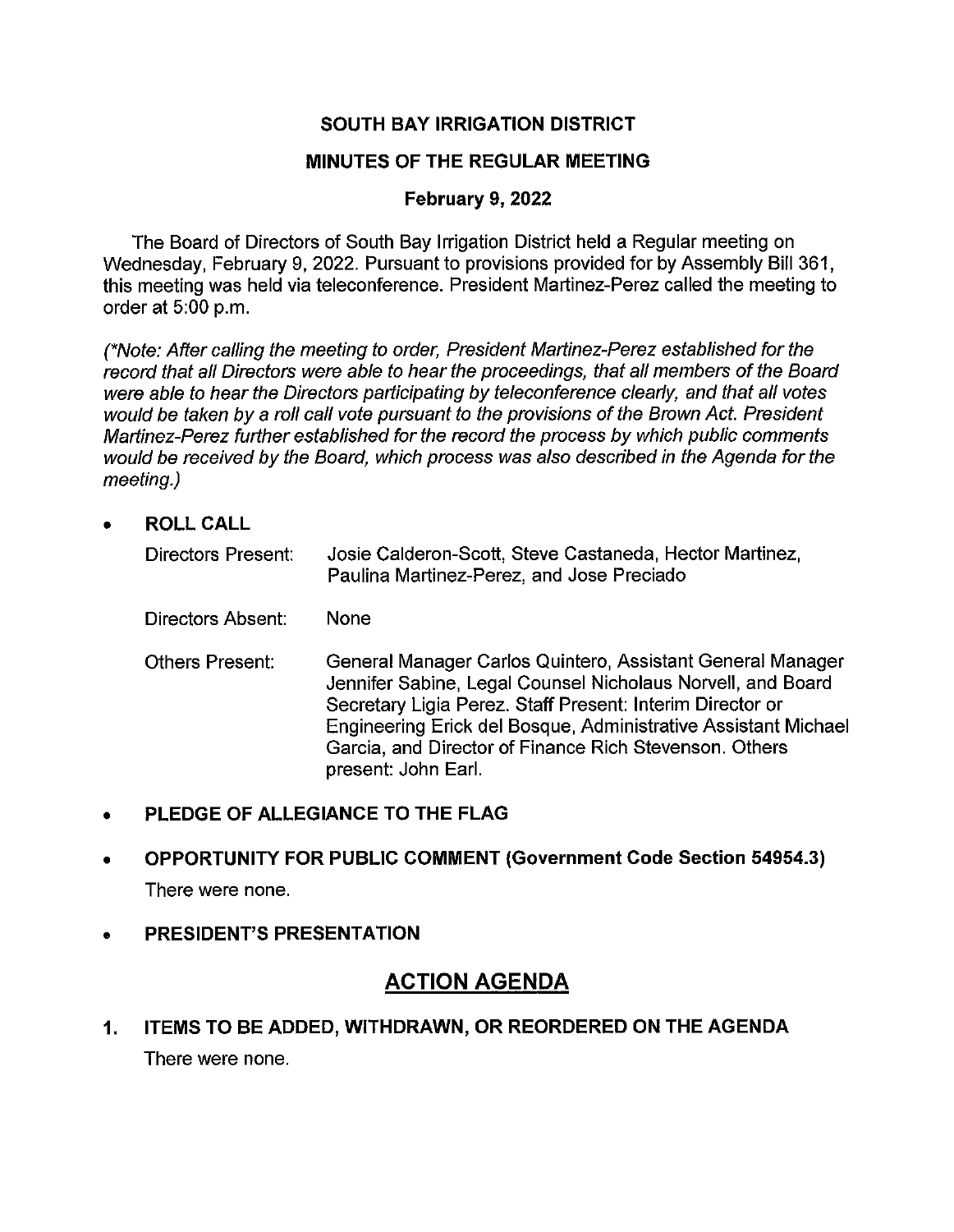## **2. PUBLIC HEARING**

Opportunity for members of the public to address the Board and for the Board to provide direction concerning the District's Redistricting Plan pursuant to California Water Code section 21605 and California Elections Code Section 22000.

President Martinez-Perez announced that the Board of Directors of South Bay Irrigation District is conducting a public hearing to receive public comments concerning the "District's Redistricting Plan pursuant to California Water Code section 21605 and California Elections Code Section 22000"

At 5:06 p.m., President Martinez-Perez opened the Public Hearing. General Manager Quintero and Legal Counsel Norvell provided an overview of the Redistricting Plan. Director of Finance Stevenson provided a presentation.

President Martinez-Perez provided an opportunity for comments by the members of the Board. She then provided an opportunity for public comments and stated that each speaker has three minutes to speak. John Earl, member of the public, sought clarity on the difference between the South Bay Irrigation District and Sweetwater Authority.

At 5:10 p.m., President Martinez-Perez closed the Public Hearing.

**Director Martinez made a motion, seconded by Director Castaneda,** that the Board direct staff to schedule a second public hearing at the March 9, 2022. South Bay Irrigation District Board of Directors meeting to review the Redistricting Plan-Option1 that uses existing division boundaries and population data as presented at the February 9, 2022 meeting, as a redistricting option and receive public comments: and consider final adoption of the proposed Redistricting Plan-Option 1. **The motion carried unanimously.** 

**3. APPROVAL OF MINUTES-** Regular Meeting of January 12, 2022

**Director Calderon-Scott made a motion, seconded by Director Castaneda,** that the Board approve the minutes of the January 12, 2022 Regular meeting. **The motion carried unanimously.** 

## **4. APPROVAL OF DEMANDS AND WARRANTS**

**Director Castaneda made a motion, seconded by Martinez,** that the Board approve warrants 11954 through 11960. **The motion carried unanimously.** 

## **5. NEW BUSINESS**

A. Findings to Continue Holding Remote/Teleconference Meetings pursuant to Assembly Bill 361

**Director Castaneda made a motion. seconded by Director Martinez,** that the Board make the following findings:

1) The Governor-declared COVID-19 State of Emergency remains in effect and the Board has reconsidered the circumstances of the COVID-19 State of Emergency: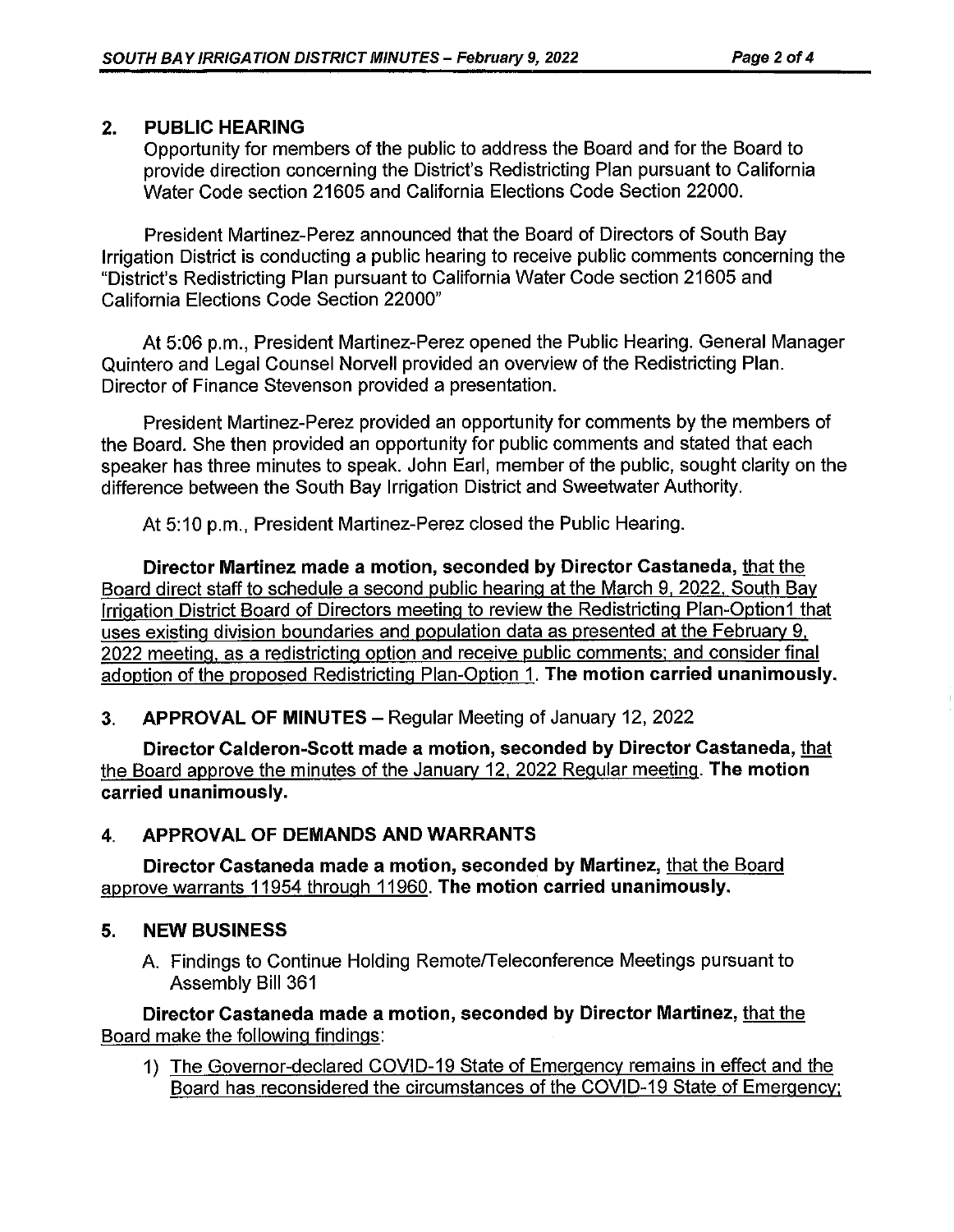- 2) State or local officials continue to impose or recommend measures to promote social distancing: and
- 3) For the next thirty (30) days, the meetings of the Board of Directors shall be held pursuant to the provisions of Government Code section 54953(e). allowing legislative body members and members of the public to participate in meetings remotely in accordance with that section. **The motion carried unanimously.**
- B. Review of Board Policies and Procedures (Policies 111 through 120)

John Earl, member of the public, commented on the availability and publishing of video recordings of Board meetings to the Authority website.

**Director Preciado made a motion, seconded by Director Martinez,** that the Board approve Board Policies 111 through 120 as presented. **The motion carried unanimously.** 

## **6. APPROVAL OF DIRECTORS' ATTENDANCE AT MEETINGS AND FUTURE AGENDA ITEMS**

There were none.

# **REPORTS AND INFORMATIONAL ITEMS**

## **7. DECEMBER 2021 FINANCIAL REPORTS**

The report was provided for information only.

## **8. QUARTERLY REPORT OF DIRECTORS' EXPENSES** - **SECOND QUARTER**

The report was provided for information only.

## **9. REPORTS BY DIRECTORS ON EVENTS ATTENDED**

A. Other Events Attended There were none.

### **10. REPORT OF MANAGEMENT**

There was none.

**11. REPORT OF LEGAL COUNSEL** 

There was none.

### **12. DIRECTORS' COMMENTS**

Director Martinez complimented President Martinez-Perez in her role as Board President.

Director Calderon-Scott complimented President Martinez-Perez in her role as Board President.